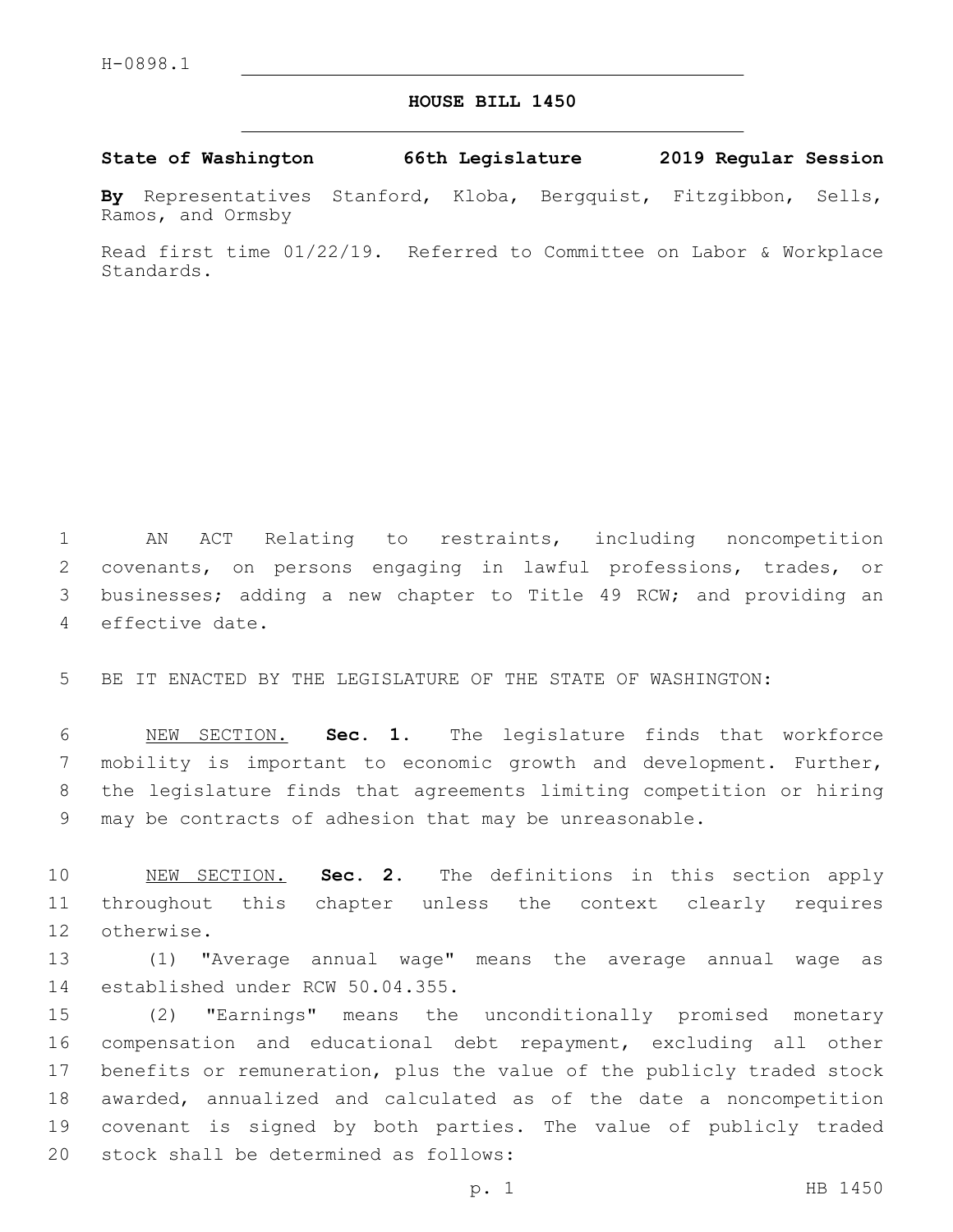(a) For shares fully vested on the grant date, the value is the number of shares multiplied by the market price on the date the 3 covenant is signed; and

 (b) For unvested shares, the value is the number of shares multiplied by the market price on the date the covenant is signed, divided by the vesting period and then divided by two.

 (3) "Employee" and "employer" have the same meanings as in RCW 49.17.020.8

 (4) "Franchisor" and "franchisee" have the same meanings as in 10 RCW 19.100.010.

 (5) "Noncompetition covenant" includes every written or oral covenant, agreement, or contract by which an employee or independent contractor is prohibited or restrained from engaging in a lawful profession, trade, or business of any kind. A "noncompetition covenant" does not include: (a) A nonsolicitation agreement; (b) a confidentiality agreement; (c) a covenant prohibiting use or disclosure of trade secrets; (d) a covenant entered into by a person selling the goodwill of a business or otherwise disposing of an ownership interest; or (e) a covenant entered into by a franchisee when the franchise sale complies with RCW 19.100.020(1).

 (6) "Nonsolicitation agreement" means an agreement between an employer and employee that prohibits solicitation by an employee, upon termination of employment: (a) Of any employee of the employer to leave the employer; or (b) of any customer of the employer to cease or reduce the extent to which it is doing business with the 26 employer.

 (7) "Party seeking enforcement" means the named plaintiff or claimant in a proceeding to enforce a noncompetition covenant or the 29 defendant in an action for declaratory relief.

 NEW SECTION. **Sec. 3.** (1) Subject to section 11 of this act, a noncompetition covenant is void and unenforceable against an employee:

 (a)(i) Unless the employer discloses the terms of the covenant in writing to the prospective employee no later than the time of the 35 acceptance of the offer of employment and, if the agreement becomes enforceable only at a later date due to changes in the employee's compensation, the employer specifically discloses that the agreement may be enforceable against the employee in the future; or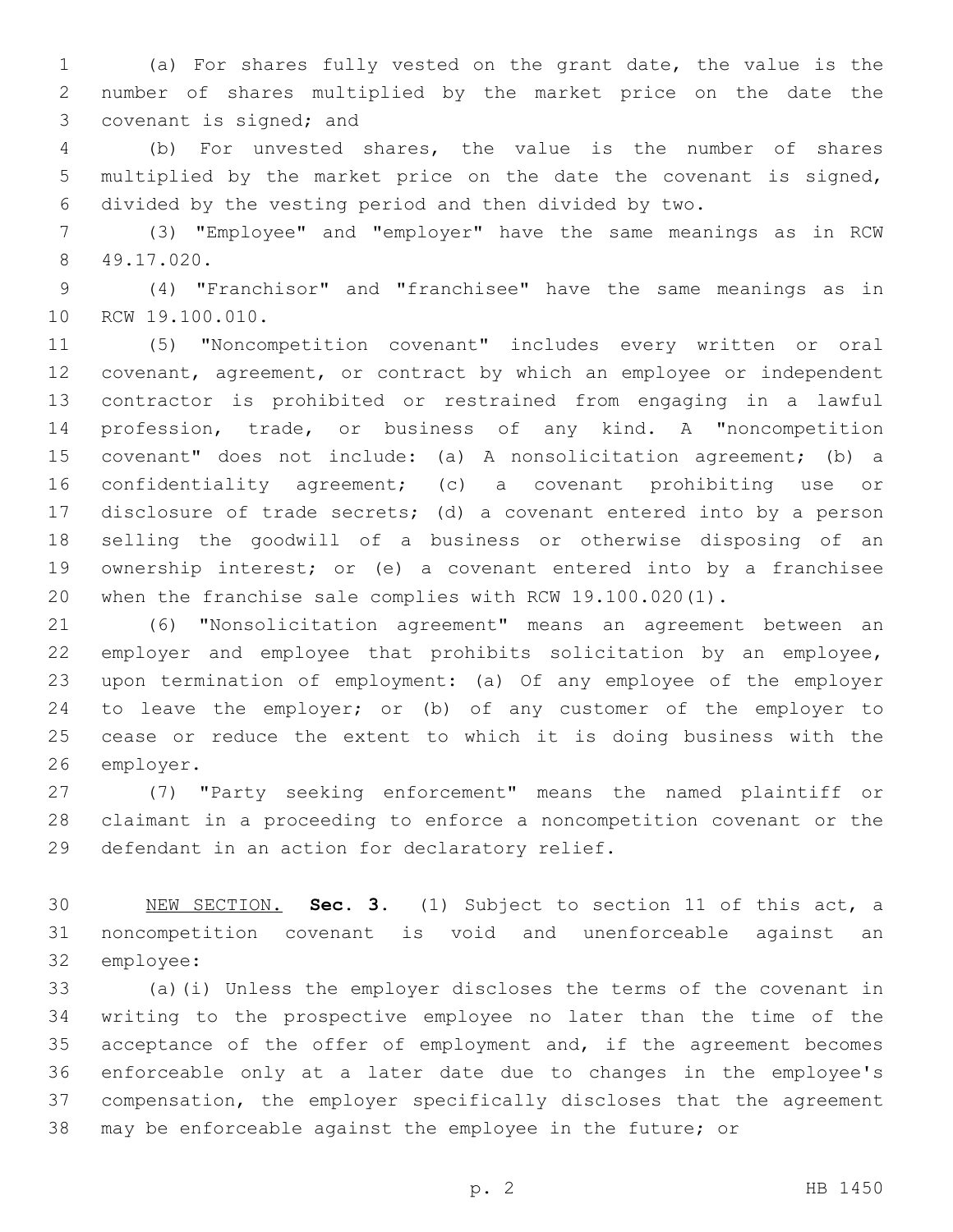(ii) If the covenant is entered into after the commencement of employment, unless the employer provides independent consideration 3 for the covenant.

 (b) Unless the employee's earnings from the party seeking enforcement exceed three times the average annual wage.

 (c) If the employee is terminated as the result of a layoff, unless enforcement of the noncompetition covenant includes compensation equivalent to the employee's base salary at the time of termination for the period of enforcement minus compensation earned through subsequent employment during the period of enforcement.

 (2) A court or arbitrator must presume that any noncompetition covenant with a duration exceeding eighteen months after termination of employment is unreasonable and unenforceable. A party seeking enforcement may rebut the presumption by proving by clear and convincing evidence that a duration longer than eighteen months is necessary to protect the party's business or goodwill.

NEW SECTION. **Sec. 4.** Subject to section 11 of this act:

 (1) A noncompetition covenant is void and unenforceable against an independent contractor unless the independent contractor's earnings from the party seeking enforcement exceed four times the 21 average annual wage.

 (2) The duration of a noncompetition covenant between a performer and a performance space, or a third party scheduling the performer for a performance space, must not exceed three calendar days.

 NEW SECTION. **Sec. 5.** A provision in a noncompetition covenant signed by an employee or independent contractor who is Washington-based is void and unenforceable:

 (1) If the covenant requires the employee or independent contractor to adjudicate a noncompetition covenant outside of this 30 state; and

 (2) To the extent it deprives the employee or independent contractor of the protections or benefits of this chapter.

 NEW SECTION. **Sec. 6.** (1) No franchisor may restrict, restrain, or prohibit in any way a franchisee from soliciting or hiring any employee of a franchisee of the same franchisor.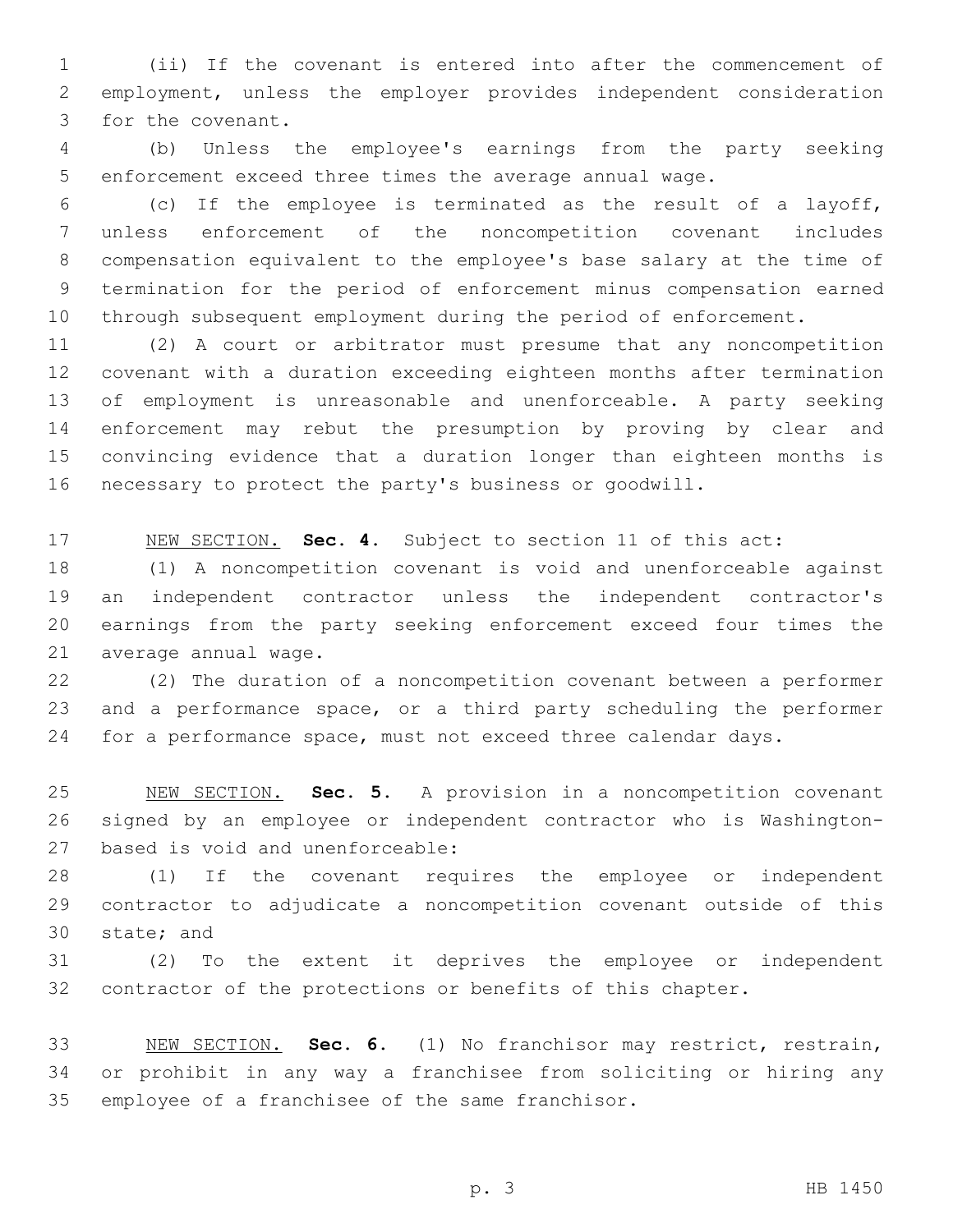(2) No franchisor may restrict, restrain, or prohibit in any way a franchisee from soliciting or hiring any employee of the 3 franchisor.

 NEW SECTION. **Sec. 7.** An employer may not restrict, restrain, or prohibit an employee earning less than one and one-half times the average annual wage from having an additional job, supplementing their income by working for another employer, working as an independent contractor, or being self-employed.

 NEW SECTION. **Sec. 8.** (1) The legislature finds that the practices covered by this chapter are matters vitally affecting the public interest for purposes of applying the consumer protection act, chapter 19.86 RCW. A violation of this chapter is not reasonable in relation to the development and preservation of business and is an unfair or deceptive act in trade or commerce, an unfair method of competition, and an unreasonable restraint of trade for purposes of applying the consumer protection act, chapter 19.86 RCW.

 (2) If a court or arbitrator determines that a noncompetition covenant violates this chapter, the violator must pay the aggrieved person the greater of his or her actual damages or a statutory penalty of five thousand dollars, plus reasonable attorneys' fees, 21 expenses, and costs incurred in the proceeding.

 (3) If a court or arbitrator reforms, rewrites, modifies, or only 23 partially enforces any noncompetition covenant, the party seeking enforcement must pay the aggrieved person the greater of his or her actual damages or a statutory penalty of five thousand dollars, plus reasonable attorneys' fees, expenses, and costs incurred in the 27 proceeding.

 NEW SECTION. **Sec. 9.** (1)(a) Subject to (b) of this subsection, 29 this chapter displaces conflicting tort, restitutionary, contract, and other laws of this state pertaining to liability for competition by employees or independent contractors with their employers or principals, as appropriate.

(b) This act does not amend or modify chapter 19.108 RCW.

 (2) Except as otherwise provided in this chapter, this act does not revoke, modify, or impede the development of the common law.